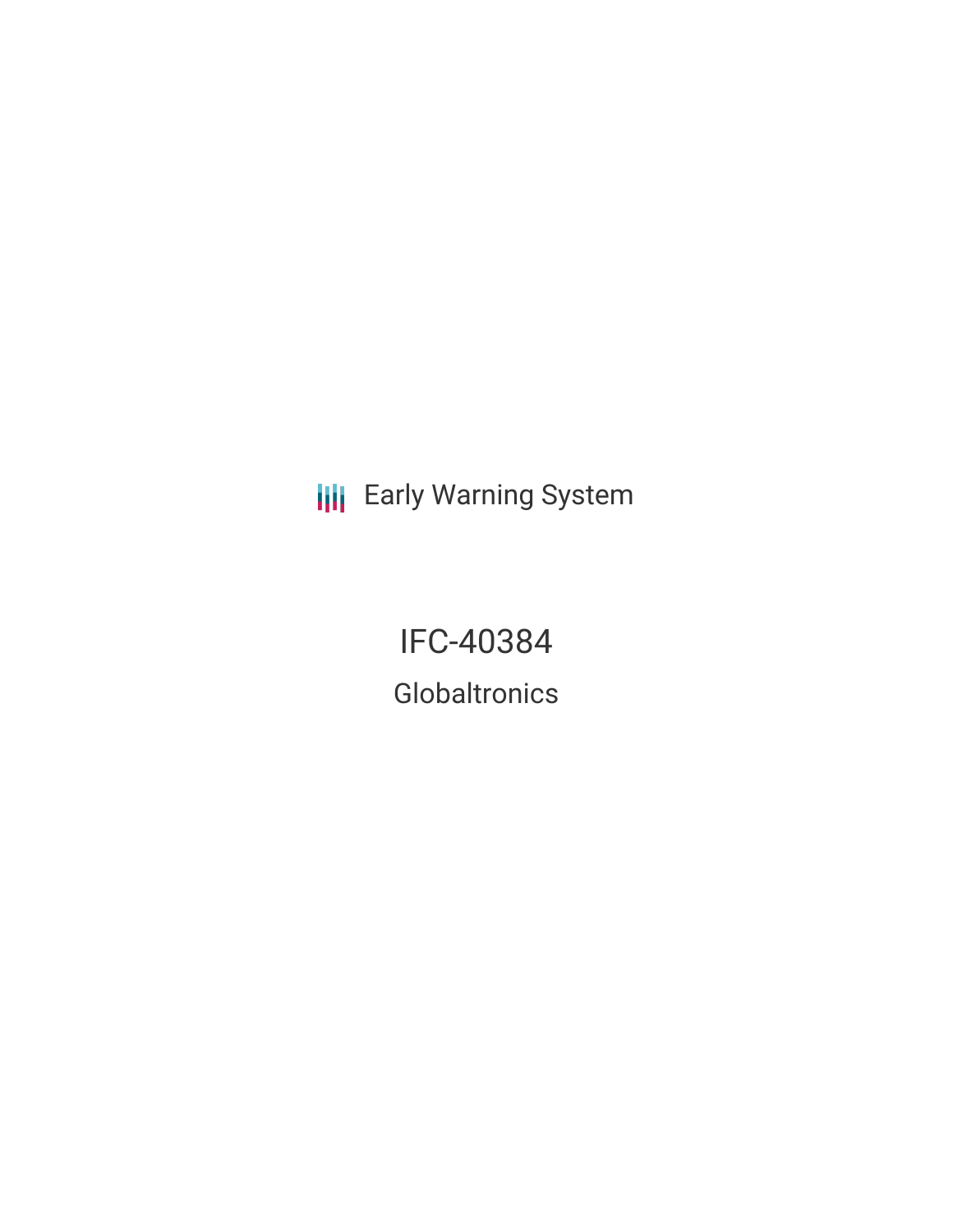| Countries                      | Egypt                                       |
|--------------------------------|---------------------------------------------|
| <b>Specific Location</b>       | Cairo and KSA                               |
| <b>Financial Institutions</b>  | International Finance Corporation (IFC)     |
| Status                         | Approved                                    |
| <b>Bank Risk Rating</b>        | B                                           |
| <b>Voting Date</b>             | 2019-12-18                                  |
| <b>Borrower</b>                | <b>GLOBAL TRONICS FOR ELECTRONICS S.A.E</b> |
| Sectors                        | Industry and Trade                          |
| <b>Investment Type(s)</b>      | Equity                                      |
| <b>Investment Amount (USD)</b> | \$10.00 million                             |
| <b>Project Cost (USD)</b>      | \$15.00 million                             |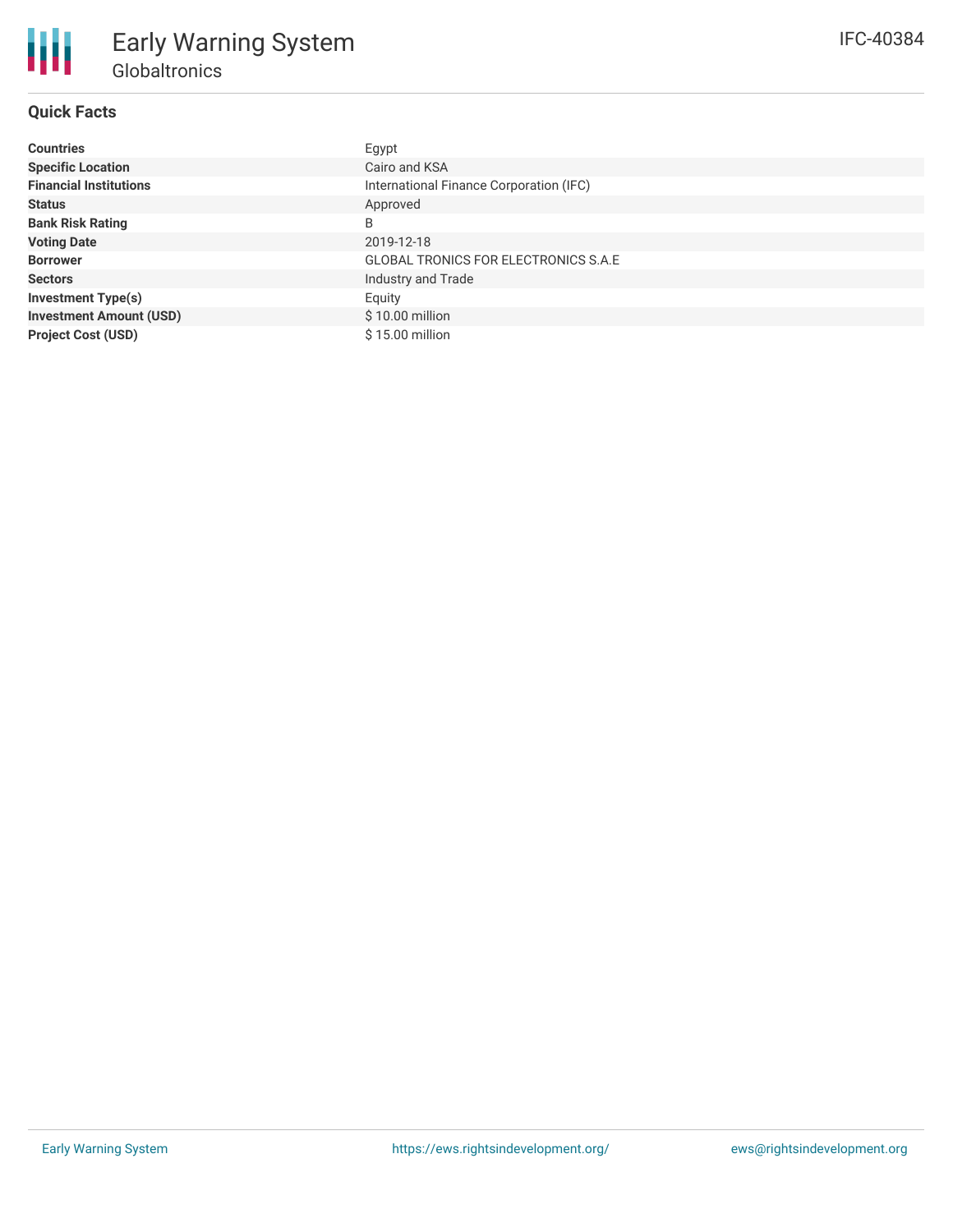

# **Project Description**

According to bank documents, IFC is considering a USD10m preferred equity investment in Globaltronics. The proposed investment will be used to

- i. finance increased working capital for the greater expected sales and inventory of the Government of Egypt's mechanical meter replacement cycle;
- ii. finance Globaltronics' overseas expansion plans, including in the Kingdom of Saudi Arabia ("KSA") and Eastern Europe; and
- iii. finance additional R&D and enhance the tendering department to be able to effectively compete in several African and Middle Eastern countries and meet their technical requirements, in addition to developing new products (the "Project").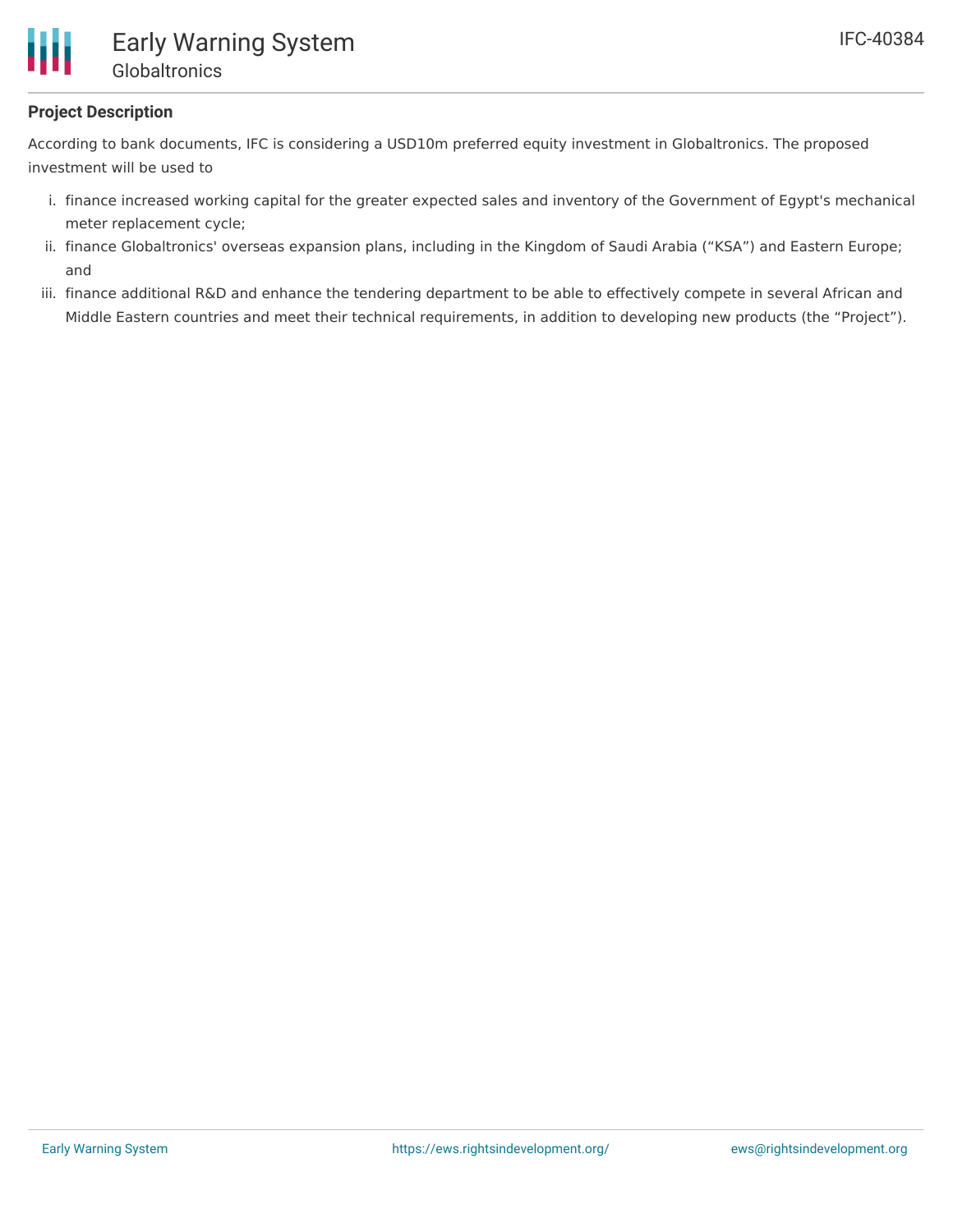

#### **Investment Description**

• International Finance Corporation (IFC)

The total project cost is estimated at USD15m, of which IFC will provide USD10m in the form of preferred shares. The remainder will be financed through internal cash generation.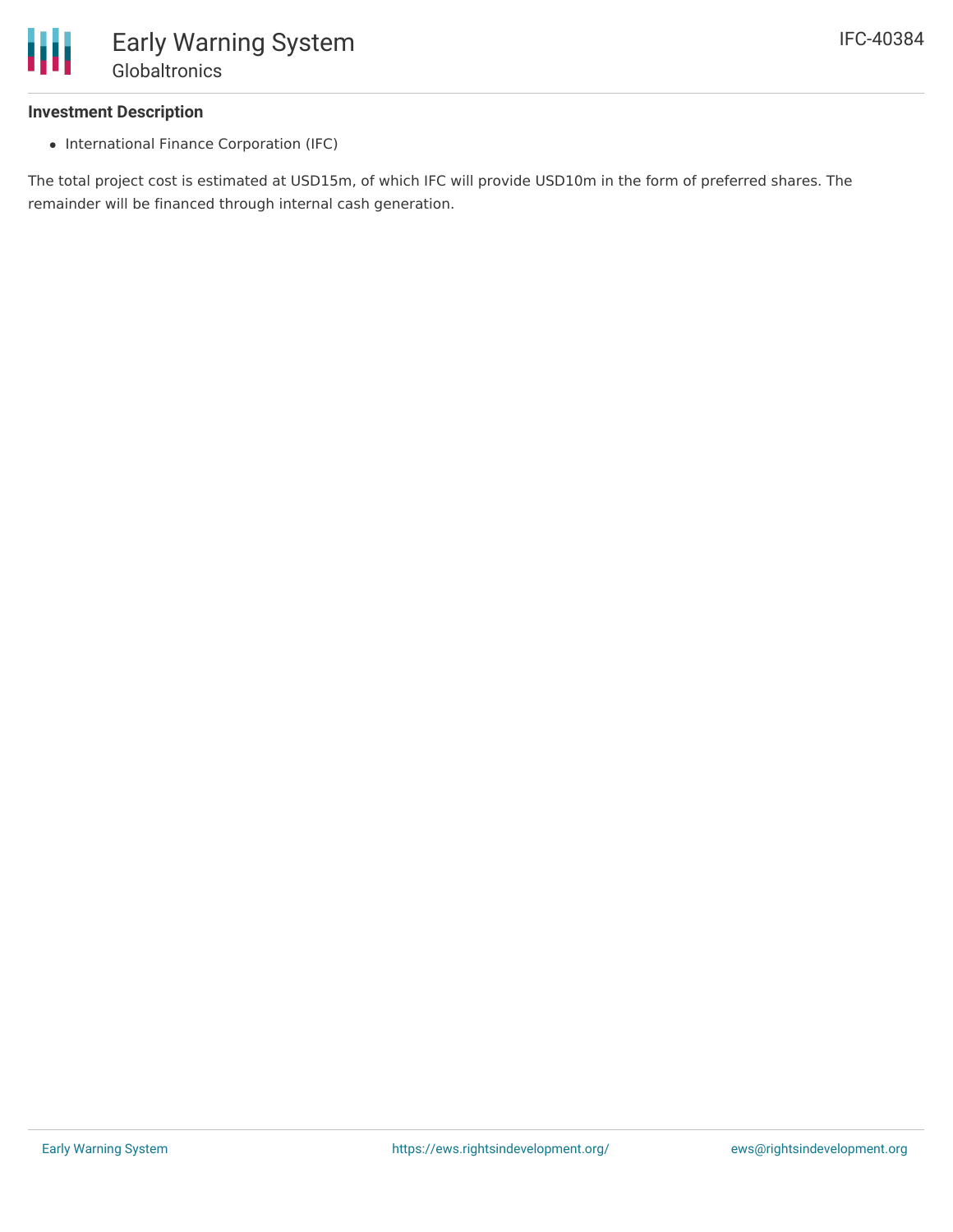

# **Private Actors Description**

The company was founded by Dr. Hany Assal, a veteran investor with more than 35 years' of experience establishing and managing successful information and communications technology and manufacturing ventures in Egypt and the Middle East. Dr. Assal and his family fully own the Company.

Founded in 1998, Globaltronics for Electronics SAE ('Gtronics' or the 'Company' - <http://www.gtronics.com/>), a leading fully integrated Egyptian manufacturer of electricity management solutions, specializes in the development and manufacture of power meters including smart digital meters, prepaid meters and provides smart grid solutions in addition to Meter Management Systems (MMS).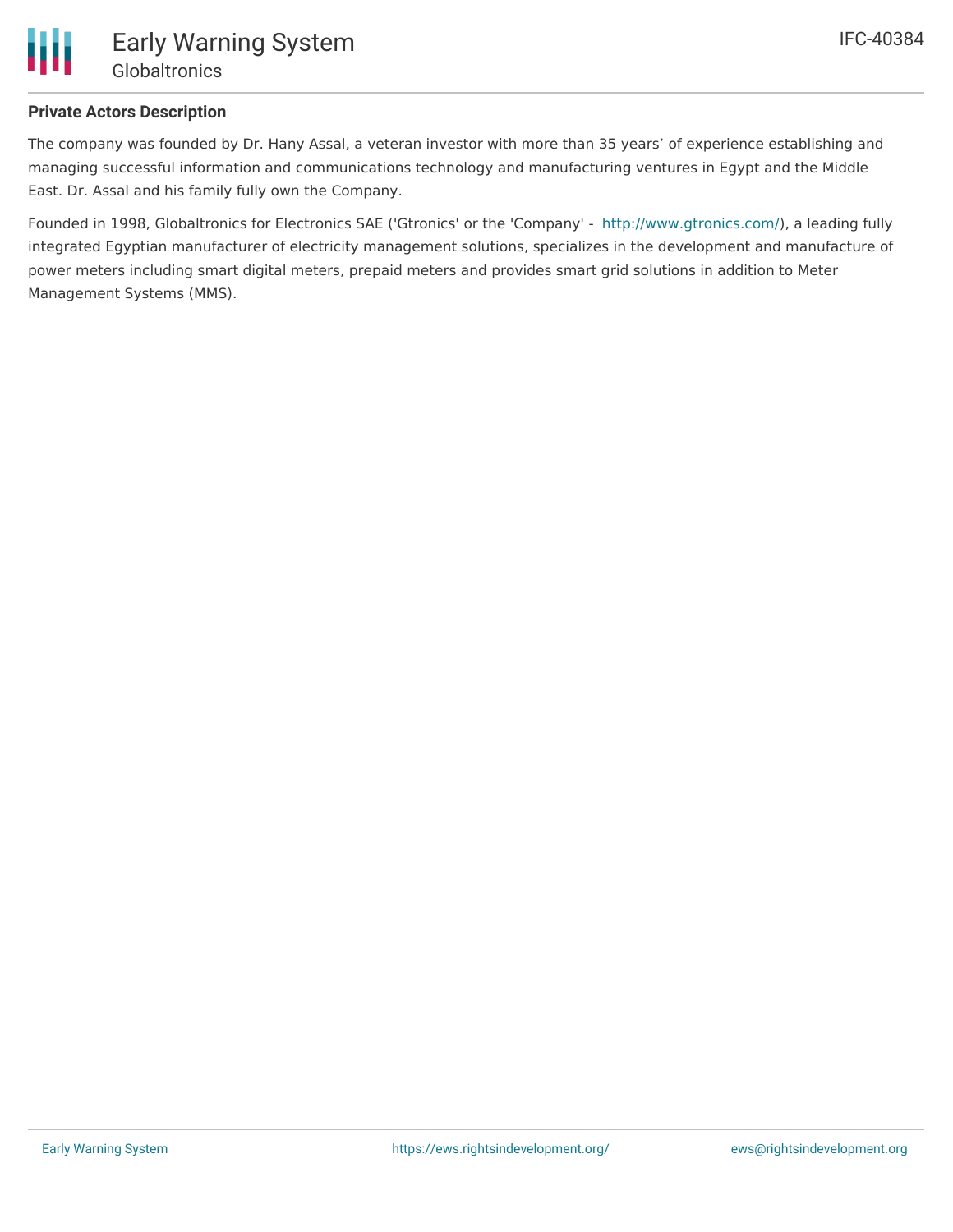

# Early Warning System **Globaltronics**

| <b>Private Actor 1</b> | <b>Private Actor</b><br>l Role | <b>Private Actor</b><br>Sector | <b>Relation</b> | <b>Private Actor 2</b>                   | <b>Private Actor</b><br>2 Role | <b>Private Actor</b><br>2 Sector |  |
|------------------------|--------------------------------|--------------------------------|-----------------|------------------------------------------|--------------------------------|----------------------------------|--|
|                        | $\overline{\phantom{0}}$       |                                | -               | <b>Globaltronics for Electronics SAE</b> | Client                         |                                  |  |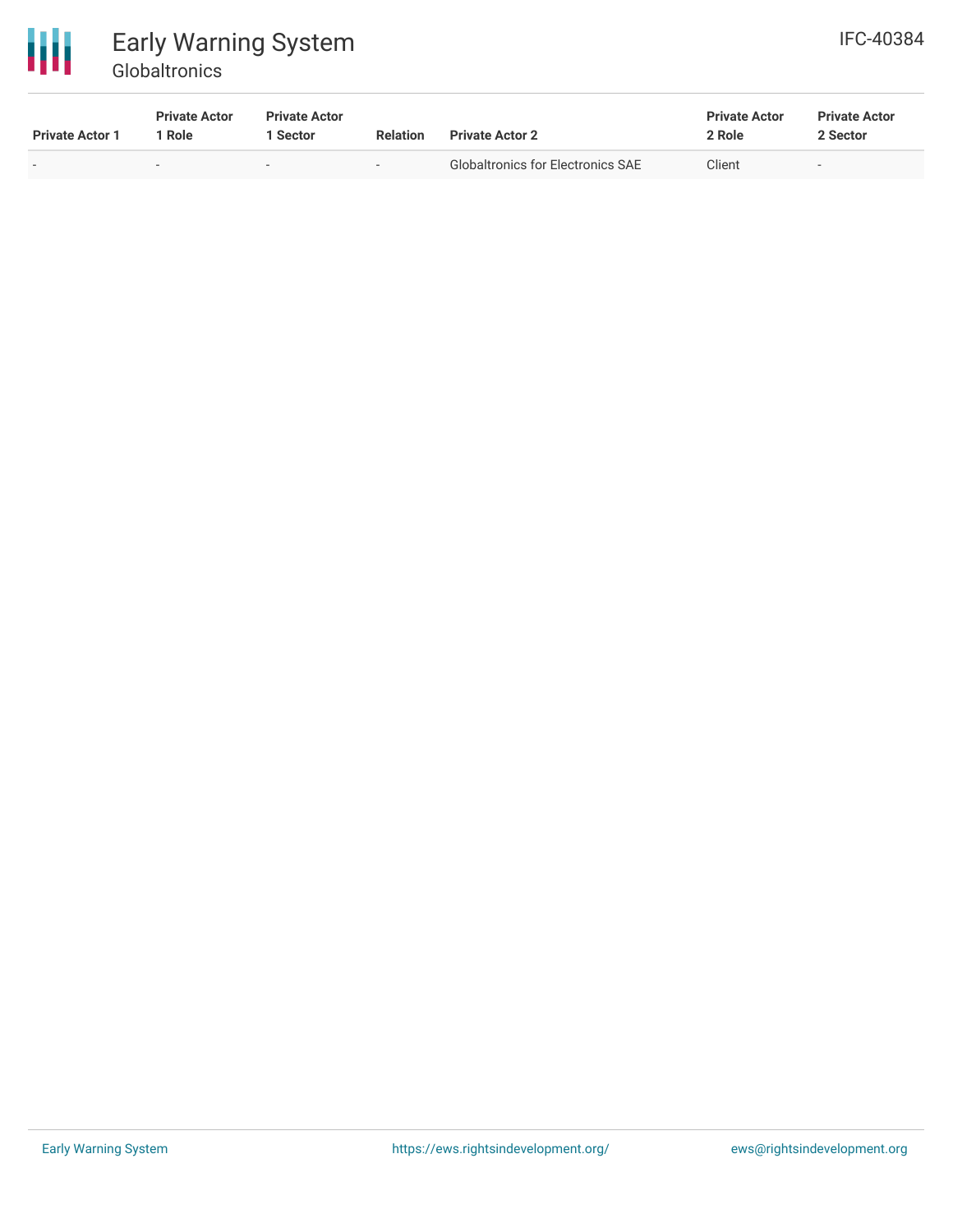

## **Contact Information**

Globaltronics for Electronics S.A.E. Mr. Mohamed Dessoki General Manager +202 3864 2082 mdesouky@gtronics.com Lot 120, CPC Industrial Park, Sixth of October City, Postal code:12573/48, Giza, Egypt <http://www.gtronics.com/>

## **ACCOUNTABILITY MECHANISM OF IFC**

The Compliance Advisor Ombudsman (CAO) is the independent complaint mechanism and fact-finding body for people who believe they are likely to be, or have been, adversely affected by an IFC or MIGA- financed project. If you submit a complaint to the CAO, they may assist you in resolving a dispute with the company and/or investigate to assess whether the IFC is following its own policies and procedures for preventing harm to people or the environment. If you want to submit a complaint electronically, you can email the CAO at CAO@worldbankgroup.org. You can learn more about the CAO and how to file a complaint at <http://www.cao-ombudsman.org/>